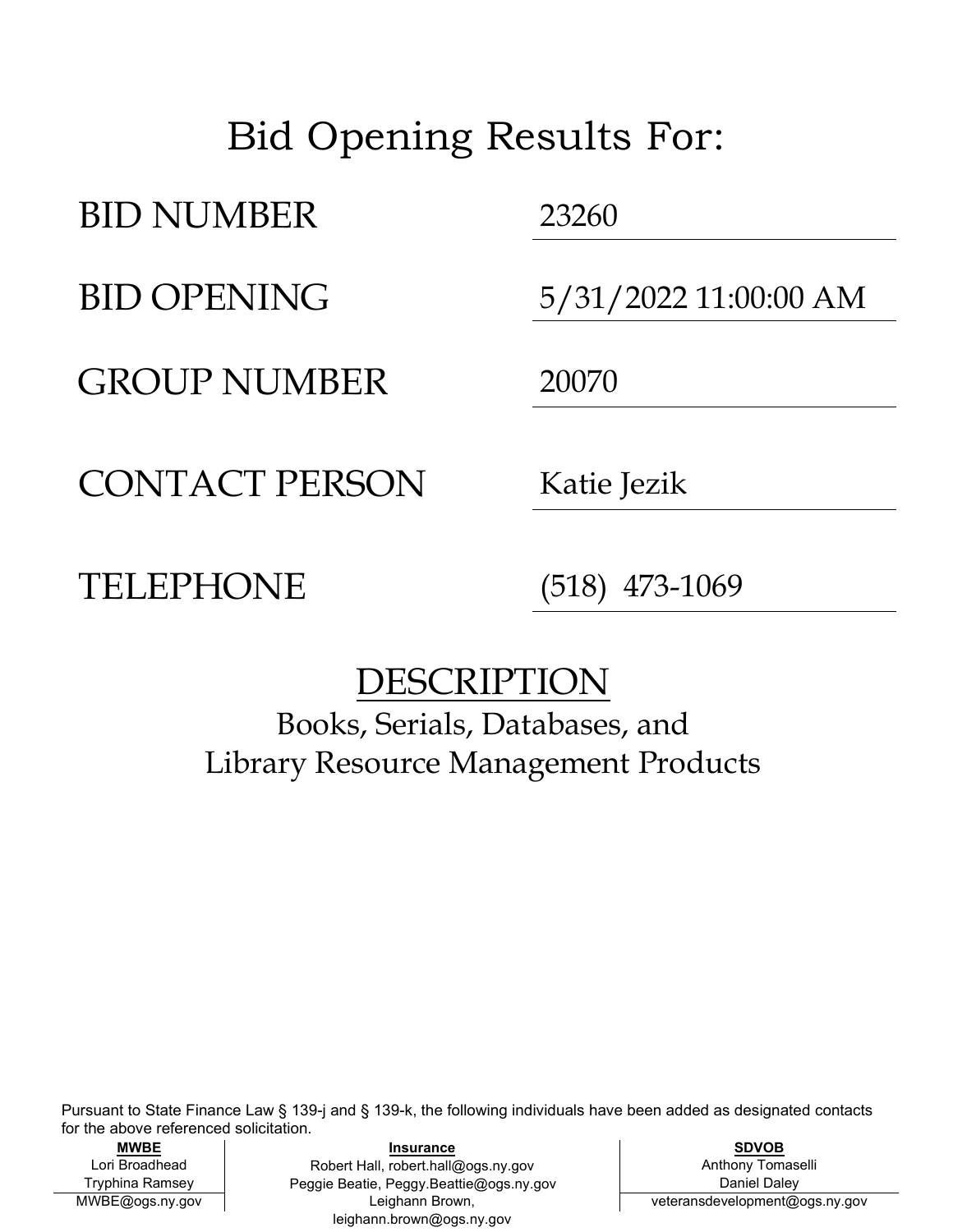**STATE OF NEW YORK EXECUTIVE DEPARTMENT OFFICE OF GENERAL SERVICES MAYOR ERASTUS CORNING 2ND TOWER** THE GOV. NELSON A ROCKEFELLER **EMPIRE STATE PLAZA** ALBANY, NY 12242

> This is to certify that I, James E. Malone, have been duly authorized to open bids for materials, equipment and supplies, and that bids on Group No.20070 were received and opened at the Office Of General Services, Procurement Services, Albany, NY in accordance with IFB No. 23260 - Books, Serials, Databases & Library Resource Management Products (Statewide) on Tuesday, May 31st, 2022 at 11:00 AM, and that all bids received before the time of the bid opening appear on the attached tabulation of bids.

James E. Malone, Contract Management Specialist 2 **OGS Procurement Services, Bid Room Facilitator OGS Procurement Customer Services**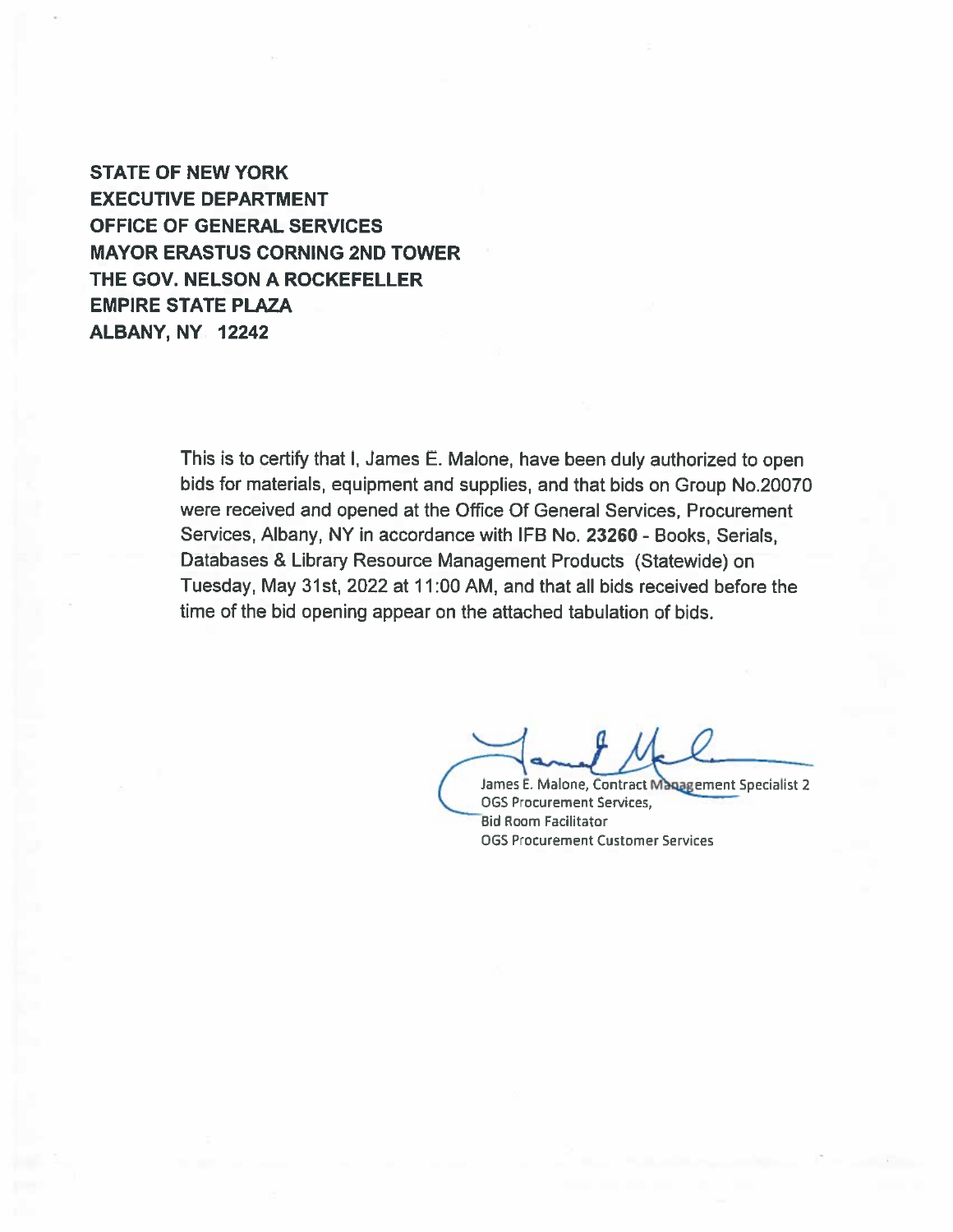## PROCUREMENT SERVICES GROUP BID LIST SUMMARY

|                                                                                                                                                                                                       | <b>PROCUREMENT SERVICES GROUP</b><br><b>BID LIST SUMMARY</b>                                 |                                                              |
|-------------------------------------------------------------------------------------------------------------------------------------------------------------------------------------------------------|----------------------------------------------------------------------------------------------|--------------------------------------------------------------|
| <b>Products</b>                                                                                                                                                                                       | List of Bidders For Group: 20070 - Books, Serials, Databases and Library Resource Management |                                                              |
| <b>Bid Number:</b><br><b>IFB 23260</b><br><b>Bids Were Opened:</b><br>May 31, 2022<br><b>Bid Room Facilitator:</b><br><b>James Malone</b><br>Visitors: Jennifer Stafford - OGS<br>Jamie Nusbaum - OGS | Time: 11:00:00 AM                                                                            | Team #: 03                                                   |
|                                                                                                                                                                                                       | <b>BIDDERS</b>                                                                               |                                                              |
| A to Z Books, LLC<br>815246779                                                                                                                                                                        | 380 Woodward Crescent                                                                        | West Seneca NY USA 14224<br>sales@atozbooksllc.com           |
| <b>ABDO Publishing</b>                                                                                                                                                                                | P. O. Box 398166                                                                             | Minneapolis MN USA 55439<br>bids@abdobooks.com               |
| 411699406                                                                                                                                                                                             |                                                                                              |                                                              |
| Adam Matthew Digital Ltd                                                                                                                                                                              | London Road                                                                                  | Marlborough United Kingdom SN82AG<br>support@amdigital.co.uk |
| 980669592                                                                                                                                                                                             |                                                                                              |                                                              |
| Alini Magazine Services LLC<br>205704842                                                                                                                                                              | 961 Oakwood Place                                                                            | Plainfield NJ USA 07060<br>alinimag@verizon.net              |
| ALM Global, LLC                                                                                                                                                                                       | 150 E 42nd Street<br>Mezzanine Level                                                         | New York NY USA 10017<br>receivables@alm.com                 |
| 133273851                                                                                                                                                                                             |                                                                                              |                                                              |
| American Reading Company                                                                                                                                                                              | 480 Norristown Road                                                                          | Blue Bell PA USA 19422<br>contracts@americanreading.com      |
| 232965253<br>Baker & Taylor, LLC                                                                                                                                                                      | 2810 Coliseum Centre Drive<br>Suite 300                                                      | Charoltte NC USA 28217<br>bids@baker-taylor.com              |
| 473179974                                                                                                                                                                                             |                                                                                              |                                                              |
| Barnes & Noble Booksellers, Inc.                                                                                                                                                                      | 33 East 17 Street                                                                            | New York NY USA 10003<br>businessdevelopmentbids@bn.com      |
| 134030389                                                                                                                                                                                             |                                                                                              |                                                              |
| Baum & Beaulieu Associates, Inc.<br>dba: Baumbooks<br>203856165                                                                                                                                       | 46 O'Connell Ct.                                                                             | Great River NY USA 11739<br>korin@baumbooks.com              |
| Bedford, Freeman and Worth<br>Publishing Group, LLC                                                                                                                                                   | 120 Broadway                                                                                 | New York NY USA 10271                                        |
| 134047598                                                                                                                                                                                             | Floor 22                                                                                     | adoptions@bfwpub.com                                         |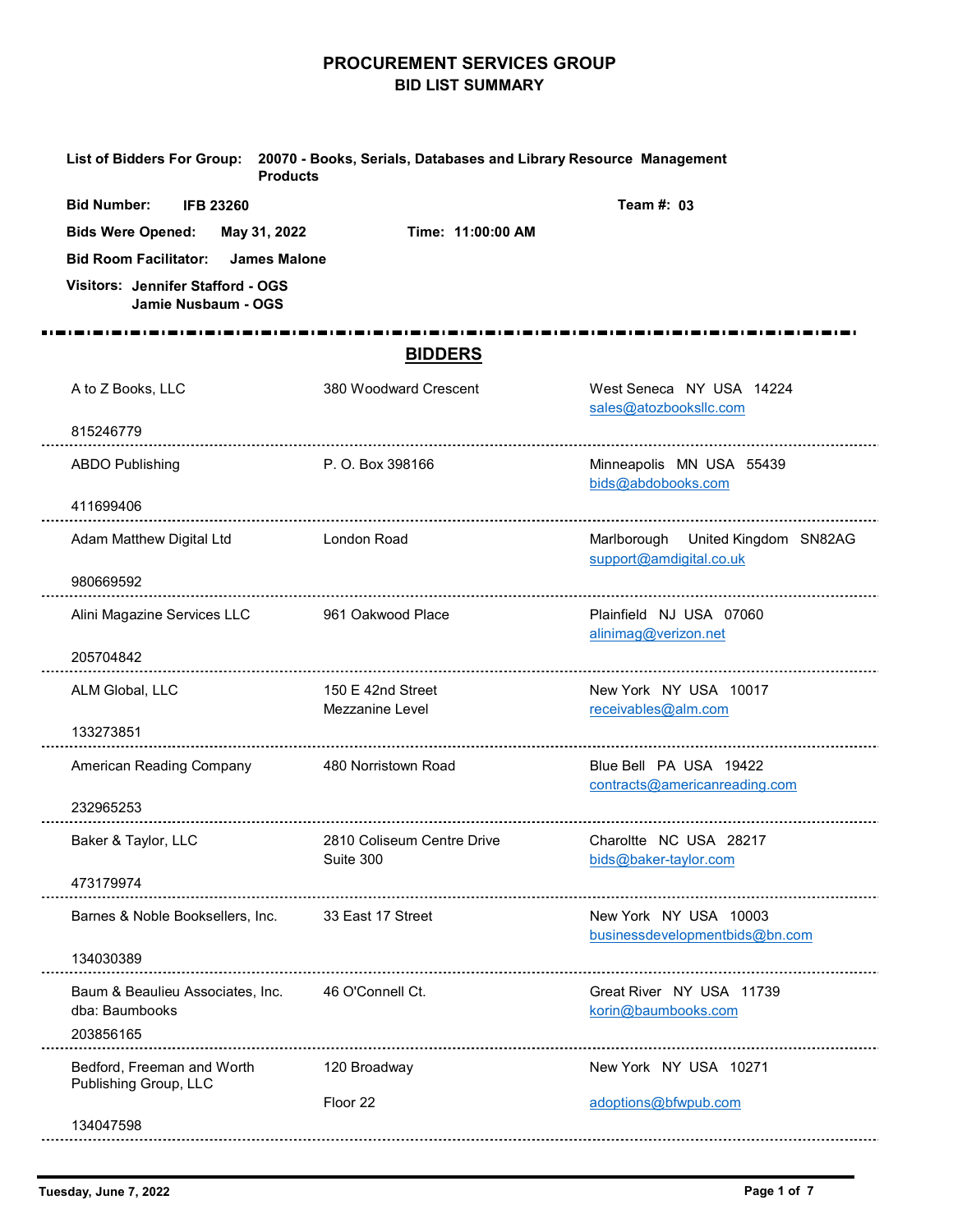|                                                                          | <b>BIDDERS</b> (cont'd)            |                                                               |
|--------------------------------------------------------------------------|------------------------------------|---------------------------------------------------------------|
| Bellwether Media, Inc.<br>dba: Bellwether Media                          | 6012 Blue Circle Drive             | Minnetonka MN USA 55343<br>orders@bellwethermedia.com         |
| 542181319                                                                |                                    |                                                               |
| <b>Benchmark Education Company</b>                                       | 145 Huguenot Street<br>8th Floor   | New Rochelle NY USA 10801<br>pclifford@benchmarkeducation.com |
| 133996703                                                                |                                    |                                                               |
| Bound to Stay Bound Books, Inc.                                          | 1880 West Morton                   | Jacksonville IL USA 62650<br>sales@btsb.com                   |
| 370439010                                                                |                                    |                                                               |
| Brodart Co.                                                              | 500 Arch Street                    | Williamsport PA USA 17701<br>bids@brodart.com                 |
| 232218758                                                                |                                    |                                                               |
| Cavendish Square Publishing LLC                                          | 29 E 21st Street                   | New York NY USA 10010<br>bids@csqpub.com                      |
| 461843778                                                                |                                    |                                                               |
| CBM LLC                                                                  | 1215 Overidge View Court           | Ann Arbor MI USA 48103                                        |
| dba: Cherry Lake Publishing /<br><b>Sleeping Bear Press</b><br>205654413 |                                    | customerservice@cherrylakepublishing.co                       |
| Cengage Learning, Inc.                                                   | 27555 Executive Drive<br>Suite 350 | Farmington Hills MI USA 48331<br>brian.risse@cengage.com      |
| 592124491                                                                |                                    |                                                               |
| Central Programs Inc.<br>dba: Gumdrop Books<br>431057878                 | 802 N. 41st Street                 | Bethany MO USA 64424<br>wecare@gumdropbooks.com               |
|                                                                          |                                    |                                                               |
| Children's Plus, Inc.                                                    | 1387 Dutch American Way            | Beecher IL USA 60401<br>bids@hellocpi.com                     |
| 364078966                                                                |                                    |                                                               |
| <b>COMPanion Corporation</b>                                             | 1831 Fort Union Blvd               | Salt Lake City UT USA 84121<br>sales@companioncorp.com        |
| 841378037                                                                |                                    |                                                               |
| Complete Book & Media Supply, LLC 1200 Toro Grande Drive                 | Suite 200                          | Cedar Park TX USA 78613<br>Kendall@completebook.com           |
| 742852244                                                                |                                    |                                                               |
| Confi-Chek, Inc.                                                         | 1915 21st Street                   | Sacramento CA USA 95814<br>scott.johnson@enformion.com        |
| 943359257                                                                |                                    |                                                               |
| Coughlan Companies LLC<br>dba: Capstone<br>824045107                     | 1710 Roe Crest Drive               | North Mankato MN USA 56003<br>bids@capstonepub.com            |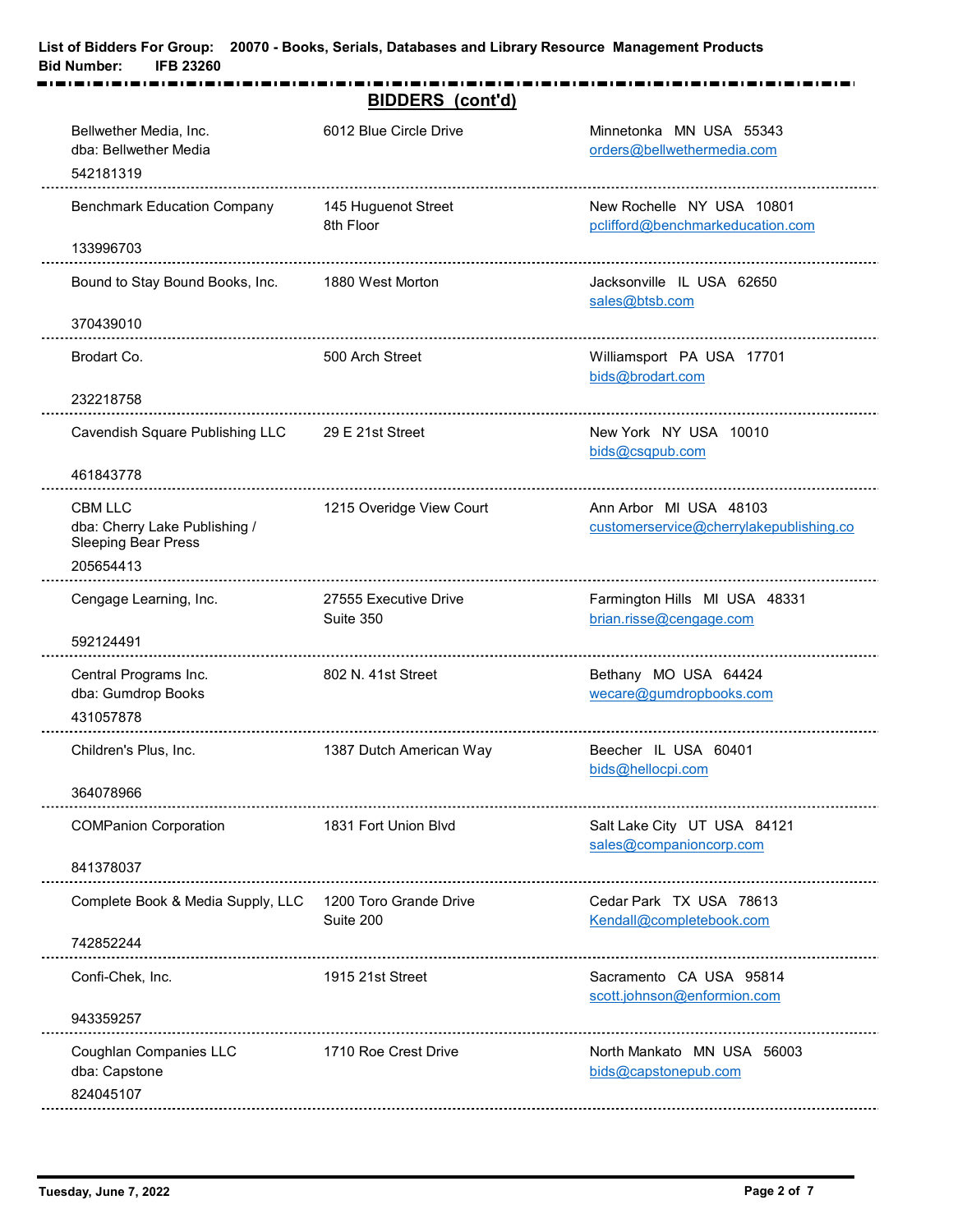|                                                                                  | <b>BIDDERS</b> (cont'd)               |                                                     |
|----------------------------------------------------------------------------------|---------------------------------------|-----------------------------------------------------|
| Cox Subscriptions, Inc.<br>dba: WT Cox Information Services<br>561352557         | 201 Village Road                      | Shallotte NC USA 28470<br>dknox@wtcox.com           |
| DatabaseUSA.com LLC<br>dba: AtoZdatabases<br>271125991                           | 11211 John Galt Blvd.                 | Omaha NE USA 68137<br>accounting@DatabaseUSA.com    |
| Delaney Educational Enterprises, Inc. 1387 Dutch American Way                    |                                       | Beecher IL USA 60401<br>bids@deebooks.com           |
| 821533684                                                                        |                                       |                                                     |
| <b>EBSCO Information Services, LLC</b><br>863370771                              | 10 Estes Street                       | Ipswich MA USA 01938<br>rfpsupportrequest@ebsco.com |
| Elsevier B.V.                                                                    | Radarweg 29<br>1043 NX                | Amsterdam The Netherlands<br>m.madama@elsevier.com  |
| 980389477                                                                        |                                       |                                                     |
| Encyclopaedia Britannica, Inc.                                                   | 325 North LaSalle Street<br>Suite 200 | Chicago IL USA 60654<br>contact@eb.com              |
| 362063569                                                                        |                                       |                                                     |
| Follett Content Solutions, LLC                                                   | 1340 Ridgeview Drive                  | McHenry IL USA 60050<br>fssbidadmin@follett.com     |
| 872968865                                                                        |                                       |                                                     |
| Follett School Solutions, LLC<br>411426933                                       | 1340 Ridgeview Drive                  | McHenry IL USA 60050<br>fssbidadmin@follett.com     |
| Gareth Stevens Publishing LLLP                                                   | 29 E 21st Street                      | New York NY USA 10010                               |
| 27040519                                                                         |                                       | bids@gspub.com                                      |
| <b>Garrett Operating Company LLC</b><br><b>Garrett Book Company</b><br>811079220 | 130 E 13th Street                     | Ada OK USA 74820<br>mail@garrettbooks.com           |
| GL group, Inc.<br>dba: Booksource<br>431018725                                   | 1230 Macklind Avenue                  | St. Louis MO USA 63110<br>bids@booksource.com       |
| <b>Greenwood Publishing Group LLC</b><br>dba: Heinemann<br>061154537             | 145 Maplewood Avenue<br>Suite 300     | Portsmouth NH USA 03801<br>bidnotices@heinemann.com |
| Grey House Publishing, Inc.                                                      | P. O. Box 56<br>4919 Route 22         | Amenia NY USA 12501<br>ycoburn@greyhouse.com        |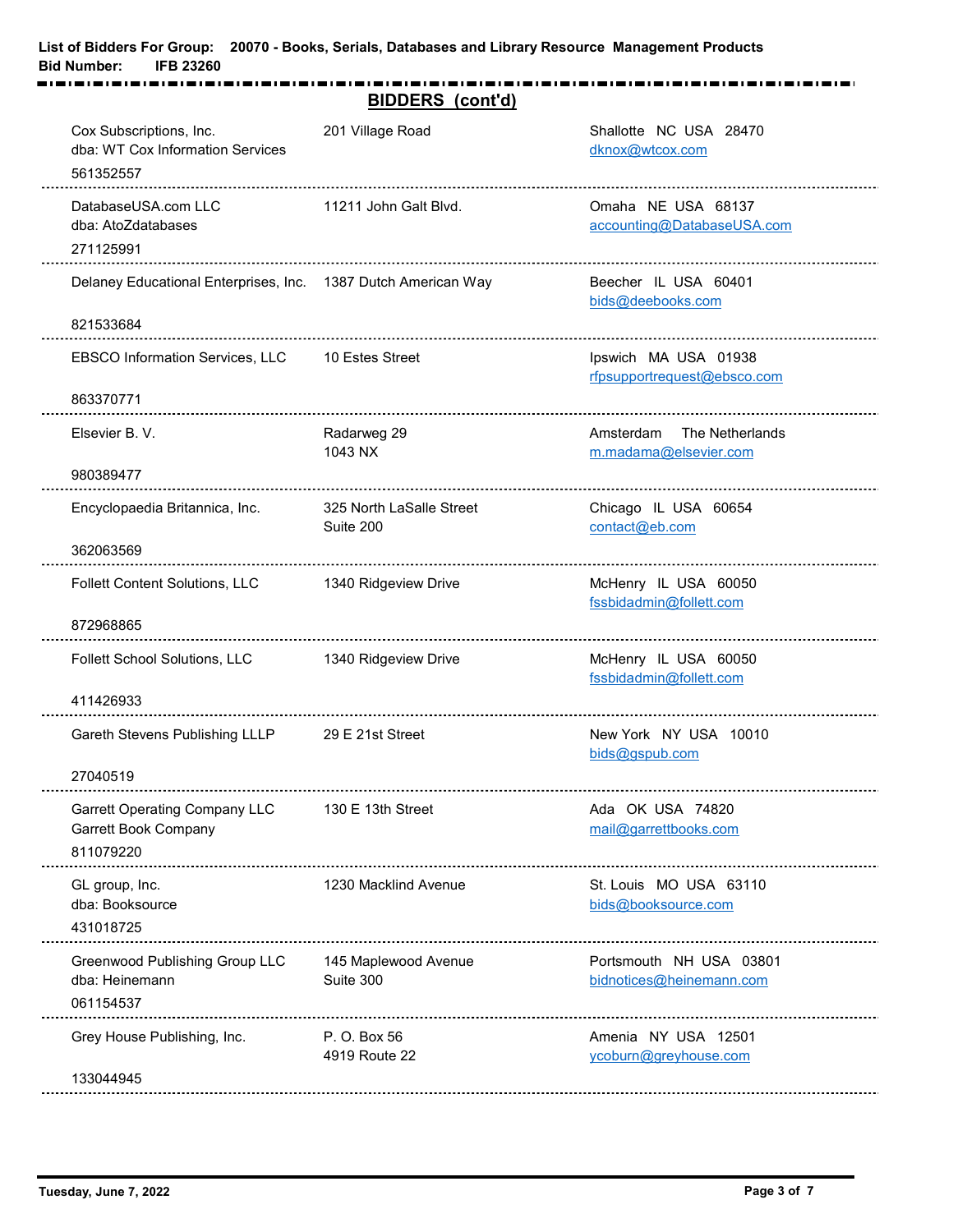|                                                                                                 | <b>BIDDERS</b> (cont'd)                  |                                                             |
|-------------------------------------------------------------------------------------------------|------------------------------------------|-------------------------------------------------------------|
| Hertzberg-New Method, Inc.<br>dba: Perma-Bound Books<br>371001726                               | 617 East Vandalia Road                   | Jacksonville IL USA 62650<br>bids@perma-bound.com           |
| <b>IB Source</b>                                                                                | 516 N. Ogden Avenue - #111               | Chicago IL USA 60642<br>acully@myibsource.com               |
| 331043797<br>Infobase Holdings, Inc.<br>dba: Infobase, Facts-On-File,<br>Firsthand<br>133720604 | 132 W 31st<br>Floor 16                   | New York NY USA 10001<br>bids@infobase.com                  |
| InfoUSA Marketing, Inc.<br>A subsidiary of Data Axle, Inc.<br>470794710                         | 1001 Fort Crook Road North<br>Suite 150L | Bellevue NE USA 68005<br>bill.loges@data-axle.com           |
| Ingram Industries Inc.<br>dba: Ingram Library Services LLC<br>620673043                         | One Ingram Blvd                          | LaVergne TN USA 37086<br>ilsbids@ingramcontent.com          |
| Insignia Software Corporation<br>000000000                                                      | 201-2544 Ellwood Drive, SW               | Edmonton, AB CANADA T6X0A9<br>humayonb@insigniasoftware.com |
| Island Magazine Service, LLC                                                                    | 450 7th Avenue                           | New York NY USA 10123<br>support@islandmagazineservice.com  |
| 821610353<br>JJP Consulting LLC<br>JJP Books<br>825291738                                       | 2495 Main Street<br>Suite 555            | Buffalo NY USA 14214<br>sales@jjpconsultinggroup.com        |
| John Wiley & Sons, Inc.<br>135593032                                                            | 111 River Street                         | Hoboken NJ USA 07030<br>cmoran@wiley.com                    |
| Lakeshore Learning Materials, LLC                                                               | 2695 E. Dominguez Street                 | Carson CA USA 90895<br>biddept@lakeshorelearning.com        |
| 941525814<br>Lee & Low Books<br>dba: Bebop Books                                                | 95 Madison Avenue                        | New York NY USA 10016<br>clow@leeandlow.com                 |
| 133599568<br>Lerner Publishing Group                                                            | 241 1st Avenue N                         | Minneapolis MN USA 55401<br>brichason@lernerbooks.com       |
| 410833899<br>LexisNexis Risk Solutions FL Inc.                                                  | 1000 Alderman Drive                      | Alpharetta GA USA 30005<br>Gaurang.Dave@LNSSI.com           |
| 411815880                                                                                       |                                          |                                                             |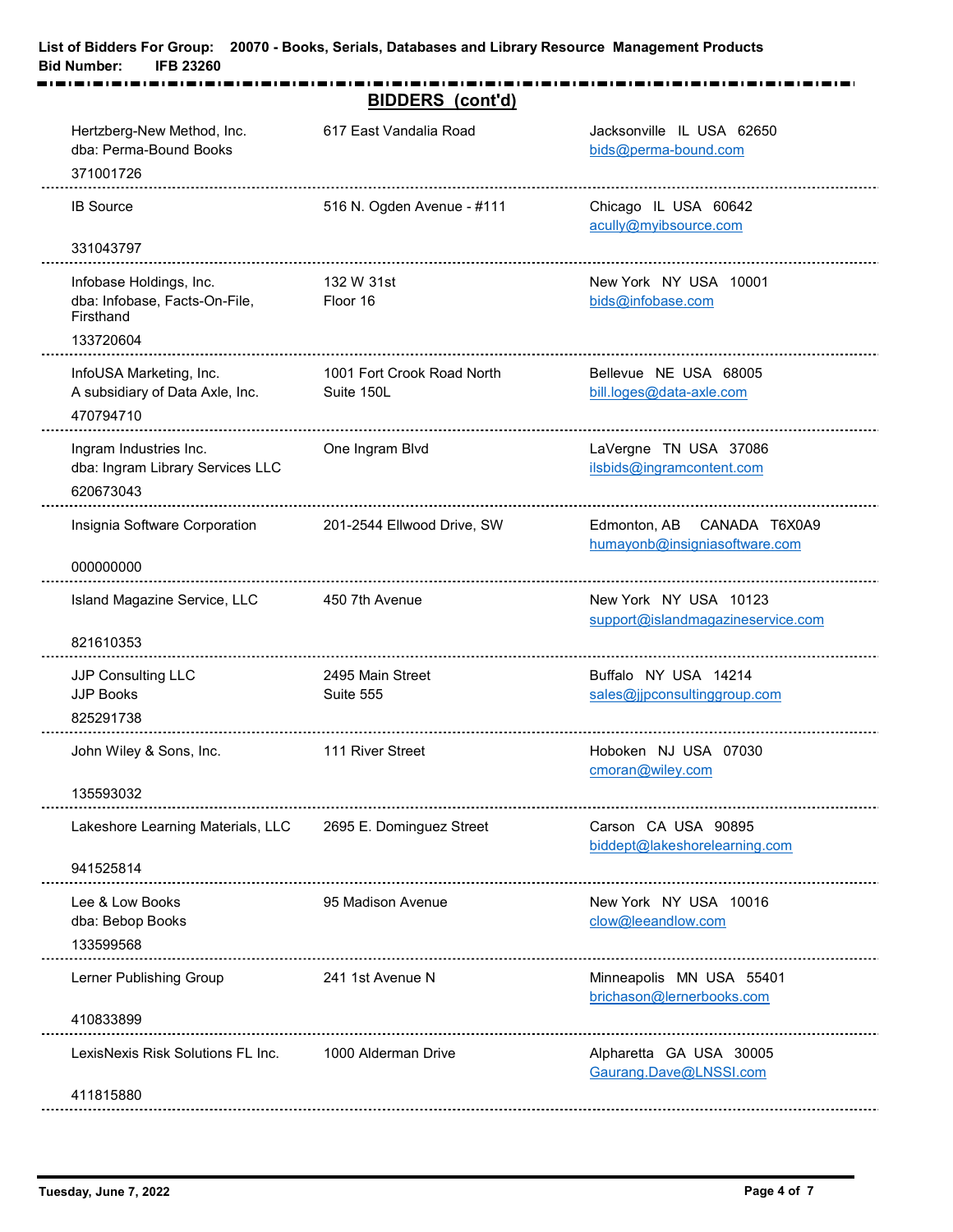|                                                                       | <b>BIDDERS</b> (cont'd)      |                                                           |
|-----------------------------------------------------------------------|------------------------------|-----------------------------------------------------------|
| Library Ideas, LLC                                                    | 3949 Pender Drive<br>#330    | Fairfax VA USA 22030<br>bids@libraryideas.com             |
| 271181798                                                             |                              |                                                           |
| License Monitor II, LLC                                               | 169 Main Street - #350       | New City NY USA 10956<br>teggenberger@licensemonitor.com  |
| 871354771                                                             |                              |                                                           |
| Mackin Book Company<br>dba: Mackin Educational Resources<br>411658426 | 3505 County Road 42W         | Burnsville MN USA 55417<br>bids@mackin.com                |
| Main Street Book Shop, Inc.                                           | 501 Mamaroneck Avenue        | White Plains NY USA 10605<br>mainstreetbook@gmail.com     |
| 132531130                                                             |                              |                                                           |
| Midwest Library Service, Inc.                                         | 11443 St. Charles Rock Road  | Bridgeton MO USA 63044<br>barrett@midwestls.com           |
| 430834505                                                             |                              |                                                           |
| Midwest Tape, LLC                                                     | 1417 Timberwolf Drive        | Holland OH USA 43528<br>BIDRFPinfo@midwesttapes.com       |
| 371499686                                                             |                              |                                                           |
| MT Library Services Inc.<br>dba: Junior Library Guild<br>593263895    | 7858 Industrial Parkway      | Plain City OH USA 43064<br>jlgbids@juniorlibraryguild.com |
| Otto Harrassowitz GmbH & Co. KG                                       | Kreuzberger Ring 7c-d        | Wiesbaden Germany 65205<br>rbecker@harrassowitz.de        |
| 980423753                                                             |                              |                                                           |
| Perfection Learning Corporation                                       | 2680 Berkshire Parkway       | Clive IA USA 50325<br>bids@perfectionlearning.com         |
| 420895541                                                             |                              |                                                           |
| Prenax, Inc.                                                          | 10 Ferry Street<br>Suite 429 | Concord NH USA 03301<br>martha.keene@prenax.com           |
| 943342517                                                             |                              |                                                           |
| ProQuest LLC                                                          | 789 E. Eisenhower Parkway    | Ann Arbor MI USA 48108<br>proposals@proquest.com          |
| 392053855                                                             |                              |                                                           |
| Rainbow Books, Inc.<br>dba: Rainbow Book Company<br>611846102         | 1387 Dutch American Way      | Beecher IL USA 60401<br>sales@rainbowbookcompany.com      |
| RELX Inc.<br>dba: LexisNexis, a division of RELX<br>Inc.              | 230 Park Avenue<br>7th Floor | New York NY USA 10169<br>Gaurang.Dave@LNSSI.com           |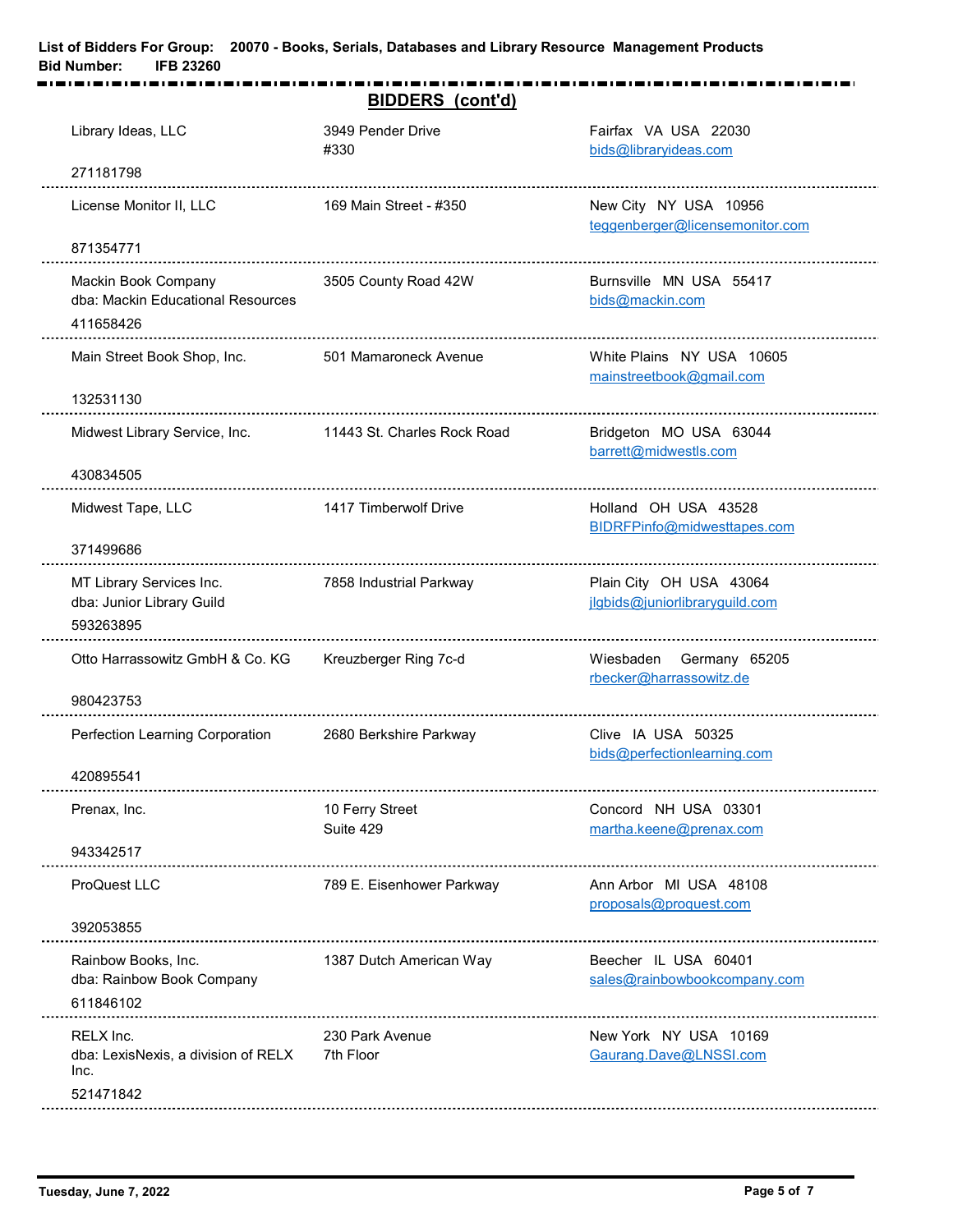| SAGE Publications, Inc.<br>2455 Teller Road<br>Thousand Oaks CA USA 91320<br>dba: SAGE Publishing<br>Brett.Goldfine@sagepub.com<br>952454902<br>Scholastic Inc.<br>New York NY USA 10012<br>557 Broadway<br>rfp-scholastic@scholastic.com<br>131824190<br><b>Superior Text LLC</b><br>Ypsilanti MI USA 48198<br>151 Airport Industrial Drive<br>sales@superiortext.com<br>841708761<br>Supreme Company Wholesaler of<br>1909 Lagneaux Road<br>Lafayette LA USA 70506<br>Books Inc.<br>sandra@supremebooks.com<br>113781406<br>250 East 54th Street<br>Sussman Education Company, Inc.<br>New York NY USA 10022<br>info@sussmaneducation.com<br>P <sub>2</sub><br>112270606<br>Tel/Logic Inc.<br>400 Post Avenue<br>Westbury NY USA 11590<br>dba: Textbook Central<br>Suite 410<br>bconlin@textbookcentral.com<br>112907608<br>Textbook Warehouse, LLC<br>936 Curie Drive<br>Alpharetta GA USA 30005<br>bids@textbookwarehouse.com<br>202080039<br>The Penworthy Company LLC<br>219 N. Milwaukee Street #400<br>Milwaukee WI USA 53202<br>customerservice@penworthy.com<br>812043142<br>The Reading Warehouse Inc.<br>P. O. Box 41328<br>North Charleston SC USA 29423<br>dba: The Reading Warehouse<br>toddh@trwemail.com<br>204435182<br>The Rosen Publishing Group, Inc.<br>New York NY USA 10010<br>29 E 21st Street<br>bids@rosenpub.com<br>133129750<br>26330 Diamond Place<br>Santa Clarita CA USA 91350<br>Theodore Front Musical Literature,<br>Inc.<br>Suite 170<br>music@tfront.com<br>953594096<br>West Publishing Corporation<br>610 Opperman Drive<br>Eagan MN USA 55123<br>dba: West, a Thompson Reuters<br>westlaw.bids@thompsonreuters.com<br>business<br>411426973<br>Whole Phonics Inc.<br>510 E 85th Street<br>New York NY USA 10028 | <b>BIDDERS</b> (cont'd) |                        |
|---------------------------------------------------------------------------------------------------------------------------------------------------------------------------------------------------------------------------------------------------------------------------------------------------------------------------------------------------------------------------------------------------------------------------------------------------------------------------------------------------------------------------------------------------------------------------------------------------------------------------------------------------------------------------------------------------------------------------------------------------------------------------------------------------------------------------------------------------------------------------------------------------------------------------------------------------------------------------------------------------------------------------------------------------------------------------------------------------------------------------------------------------------------------------------------------------------------------------------------------------------------------------------------------------------------------------------------------------------------------------------------------------------------------------------------------------------------------------------------------------------------------------------------------------------------------------------------------------------------------------------------------------------------------------------------------------------------------------------------------------------|-------------------------|------------------------|
|                                                                                                                                                                                                                                                                                                                                                                                                                                                                                                                                                                                                                                                                                                                                                                                                                                                                                                                                                                                                                                                                                                                                                                                                                                                                                                                                                                                                                                                                                                                                                                                                                                                                                                                                                         |                         |                        |
|                                                                                                                                                                                                                                                                                                                                                                                                                                                                                                                                                                                                                                                                                                                                                                                                                                                                                                                                                                                                                                                                                                                                                                                                                                                                                                                                                                                                                                                                                                                                                                                                                                                                                                                                                         |                         |                        |
|                                                                                                                                                                                                                                                                                                                                                                                                                                                                                                                                                                                                                                                                                                                                                                                                                                                                                                                                                                                                                                                                                                                                                                                                                                                                                                                                                                                                                                                                                                                                                                                                                                                                                                                                                         |                         |                        |
|                                                                                                                                                                                                                                                                                                                                                                                                                                                                                                                                                                                                                                                                                                                                                                                                                                                                                                                                                                                                                                                                                                                                                                                                                                                                                                                                                                                                                                                                                                                                                                                                                                                                                                                                                         |                         |                        |
|                                                                                                                                                                                                                                                                                                                                                                                                                                                                                                                                                                                                                                                                                                                                                                                                                                                                                                                                                                                                                                                                                                                                                                                                                                                                                                                                                                                                                                                                                                                                                                                                                                                                                                                                                         |                         |                        |
|                                                                                                                                                                                                                                                                                                                                                                                                                                                                                                                                                                                                                                                                                                                                                                                                                                                                                                                                                                                                                                                                                                                                                                                                                                                                                                                                                                                                                                                                                                                                                                                                                                                                                                                                                         |                         |                        |
|                                                                                                                                                                                                                                                                                                                                                                                                                                                                                                                                                                                                                                                                                                                                                                                                                                                                                                                                                                                                                                                                                                                                                                                                                                                                                                                                                                                                                                                                                                                                                                                                                                                                                                                                                         |                         |                        |
|                                                                                                                                                                                                                                                                                                                                                                                                                                                                                                                                                                                                                                                                                                                                                                                                                                                                                                                                                                                                                                                                                                                                                                                                                                                                                                                                                                                                                                                                                                                                                                                                                                                                                                                                                         |                         |                        |
|                                                                                                                                                                                                                                                                                                                                                                                                                                                                                                                                                                                                                                                                                                                                                                                                                                                                                                                                                                                                                                                                                                                                                                                                                                                                                                                                                                                                                                                                                                                                                                                                                                                                                                                                                         |                         |                        |
|                                                                                                                                                                                                                                                                                                                                                                                                                                                                                                                                                                                                                                                                                                                                                                                                                                                                                                                                                                                                                                                                                                                                                                                                                                                                                                                                                                                                                                                                                                                                                                                                                                                                                                                                                         |                         |                        |
|                                                                                                                                                                                                                                                                                                                                                                                                                                                                                                                                                                                                                                                                                                                                                                                                                                                                                                                                                                                                                                                                                                                                                                                                                                                                                                                                                                                                                                                                                                                                                                                                                                                                                                                                                         |                         |                        |
|                                                                                                                                                                                                                                                                                                                                                                                                                                                                                                                                                                                                                                                                                                                                                                                                                                                                                                                                                                                                                                                                                                                                                                                                                                                                                                                                                                                                                                                                                                                                                                                                                                                                                                                                                         |                         |                        |
|                                                                                                                                                                                                                                                                                                                                                                                                                                                                                                                                                                                                                                                                                                                                                                                                                                                                                                                                                                                                                                                                                                                                                                                                                                                                                                                                                                                                                                                                                                                                                                                                                                                                                                                                                         |                         |                        |
|                                                                                                                                                                                                                                                                                                                                                                                                                                                                                                                                                                                                                                                                                                                                                                                                                                                                                                                                                                                                                                                                                                                                                                                                                                                                                                                                                                                                                                                                                                                                                                                                                                                                                                                                                         |                         |                        |
|                                                                                                                                                                                                                                                                                                                                                                                                                                                                                                                                                                                                                                                                                                                                                                                                                                                                                                                                                                                                                                                                                                                                                                                                                                                                                                                                                                                                                                                                                                                                                                                                                                                                                                                                                         |                         |                        |
|                                                                                                                                                                                                                                                                                                                                                                                                                                                                                                                                                                                                                                                                                                                                                                                                                                                                                                                                                                                                                                                                                                                                                                                                                                                                                                                                                                                                                                                                                                                                                                                                                                                                                                                                                         |                         |                        |
|                                                                                                                                                                                                                                                                                                                                                                                                                                                                                                                                                                                                                                                                                                                                                                                                                                                                                                                                                                                                                                                                                                                                                                                                                                                                                                                                                                                                                                                                                                                                                                                                                                                                                                                                                         |                         |                        |
|                                                                                                                                                                                                                                                                                                                                                                                                                                                                                                                                                                                                                                                                                                                                                                                                                                                                                                                                                                                                                                                                                                                                                                                                                                                                                                                                                                                                                                                                                                                                                                                                                                                                                                                                                         |                         |                        |
|                                                                                                                                                                                                                                                                                                                                                                                                                                                                                                                                                                                                                                                                                                                                                                                                                                                                                                                                                                                                                                                                                                                                                                                                                                                                                                                                                                                                                                                                                                                                                                                                                                                                                                                                                         |                         |                        |
|                                                                                                                                                                                                                                                                                                                                                                                                                                                                                                                                                                                                                                                                                                                                                                                                                                                                                                                                                                                                                                                                                                                                                                                                                                                                                                                                                                                                                                                                                                                                                                                                                                                                                                                                                         | Apartment 9E            | read@whole-phonics.com |